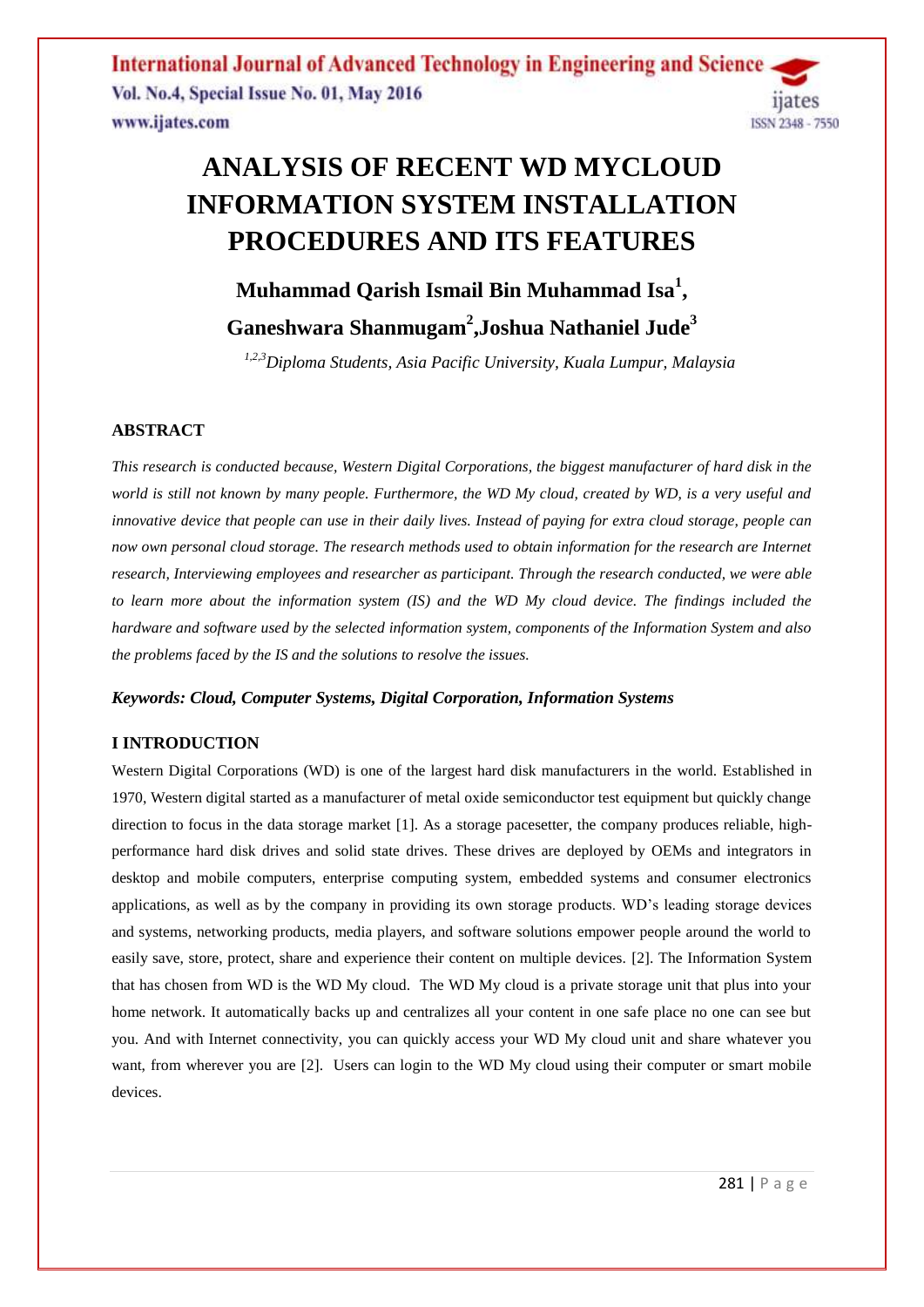

In WD's daily operation, there are 5 components that are taken into consideration for the success of the product. The 5 components are data, hardware, software, procedure and people.

# **2.1 Data and Information**

During product registration, customers are required to fill in an online form. Customers have to provide data such as First name, Last Name, Email, country, phone number, product serial number, date and place of purchase.

| <b>WD</b> Support              |                                                                                                          | $\Omega$<br>My Support Warranty & Returns Printings Downloads WD Commercity MyCloud.com |
|--------------------------------|----------------------------------------------------------------------------------------------------------|-----------------------------------------------------------------------------------------|
| Register your product          |                                                                                                          |                                                                                         |
| I* Required Field)             |                                                                                                          | Aiready have an Account?                                                                |
|                                | ٠<br>Lam not a business                                                                                  | Please log mis the WD Support Portal                                                    |
| First Name *                   |                                                                                                          |                                                                                         |
| Last Name *                    |                                                                                                          |                                                                                         |
| Email *                        |                                                                                                          |                                                                                         |
| Country <sup>*</sup>           | Málaysia.<br>٠                                                                                           |                                                                                         |
| Phone Number                   | <b>O</b> puttyrt                                                                                         |                                                                                         |
| Serial Number *                | <b>Open</b>                                                                                              |                                                                                         |
| <b>Purchase Date</b><br>사인사 등학 |                                                                                                          |                                                                                         |
| Place of Purchase              |                                                                                                          |                                                                                         |
|                                | Select.<br>۰                                                                                             |                                                                                         |
|                                | id Tes, pieose subscribe me to all-emails from WD regarding my product.                                  |                                                                                         |
|                                | I'm not a robot<br>a.<br><b>SECURITIES</b><br>Heavy Town                                                 |                                                                                         |
|                                | To ensure that you nearly sur-ental confications, please make sure to<br>whitelist notification@wdc.com. |                                                                                         |
|                                | Submit                                                                                                   |                                                                                         |
|                                | (B) Limituan ( B) Faschack   C) Firm   L Contact Support   & Support Monte                               |                                                                                         |

# **Figure 2.1 Data and Information**

The data that is filled in this form are text and numbers only. The quality of the data that inserted is accurate, verifiable, and also cost-effective. The data is accurate because the data is typed by the customer. If there are errors in the serial number, then the system will prompt that the serial number is invalid and will ask the user the key in the serial number correctly. The data is also verifiable, customers have to provide where they bought their WD My cloud device. The data is also cost-effective as it is done online instead of hastily filling up paper forms.After the data is collected, the system compiles all these data and stores it as the product information. The information can be accessed by the organization to keep track of the products and also send information about the device. User can also use WD Support to learn more and ask question regarding their WD My cloud device.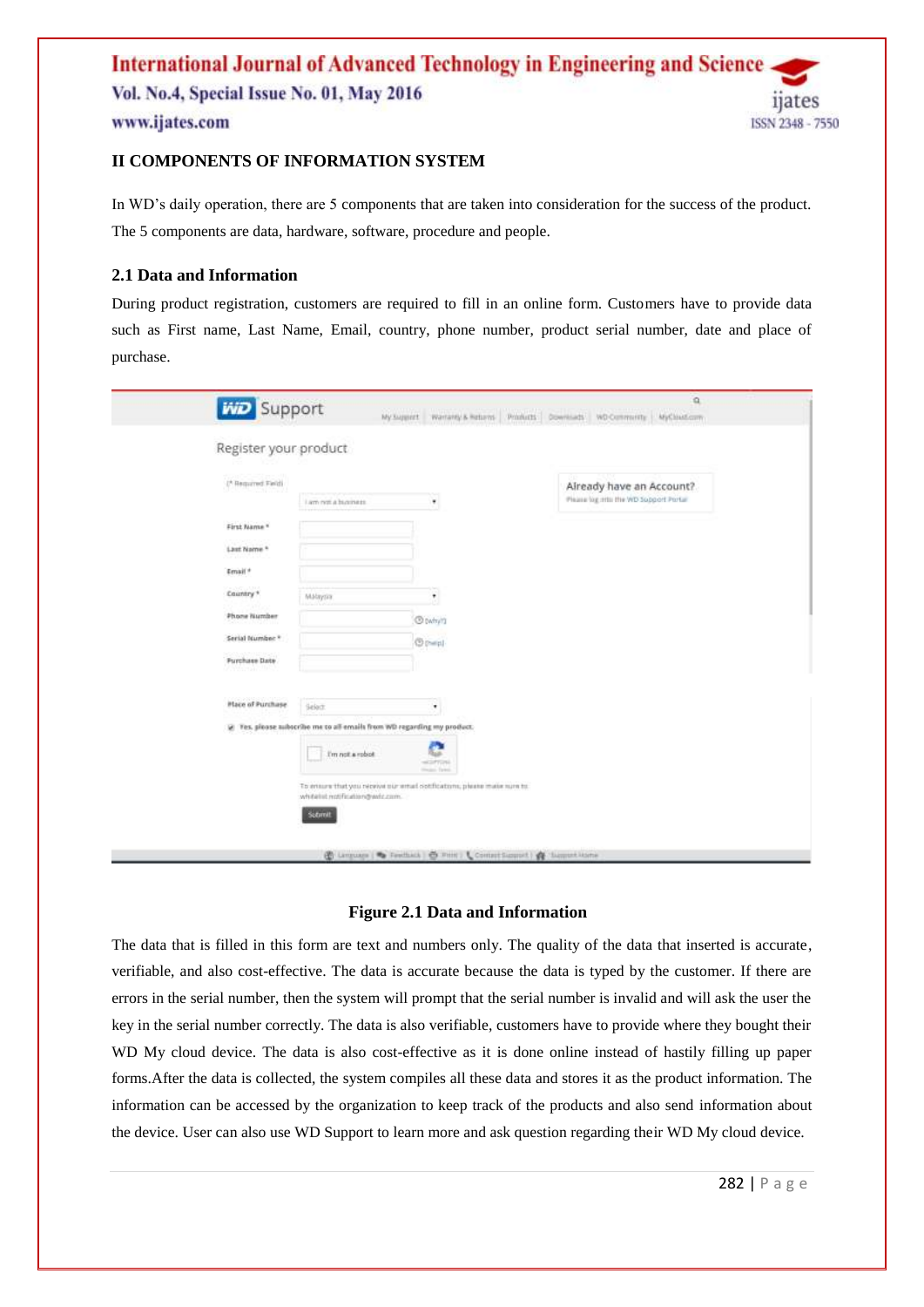# **2.2 People**

People are one of the most important and expensive components to the Western Digital. The people are the ones play a big role in maintaining and constantly interacting with the Information System. There two main users of WD's information system. That is, the customers and the employees

# **2.3 Hardware**

Hardware is something that can be physically touched [3].There are two types of hardware used in WD's Information System that is input devices and output devices.

## **2.3.1 Input devices**

An input device is a peripheral used to provide data and control signals to an information processing system such as Keyboard, Mouse and WD My Cloud Device [4].

## **2.3.2 Output devices**

An output device is any devices such as Monitor and WD My Cloud Device used to send data from a computer to any other device or user [5].

## **2.4 Software**

Software is a collection of instruction that enable thee users to interact with a computer [6].

## **2.4.1 System software**

System software is a type of computer program that is designed to run a computer's hardware and application programs [7]. An operating system is an example of system software. The operating system that is used by default by the employees in the company is the Windows 7. The WD My Cloud can be used in both the Windows, Mac, android and iOS operating system. The WD My Cloud device itself is running on embedded Linux operating software.

## **2.4.2 Application software**

Application software is programs that perform specific tasks for user [8]. Internet browsers are a type of application software. Internet browsers such as Internet explorer and Google Chrome are used to do product registration, access the My Cloud Dashboard, to access the cloud facility (if did not install the application), and to help and support customer question and problems.

# **2.5 Procedure**

To ensure that the device is up and running there are certain procedures that the customer need to follow a few procedures.

## **2.5.1 User and device registration**

For first time use of the product the user is required to register the product with the device model and serial number for the device warranty and device verification. Once the device is registered, the user will have to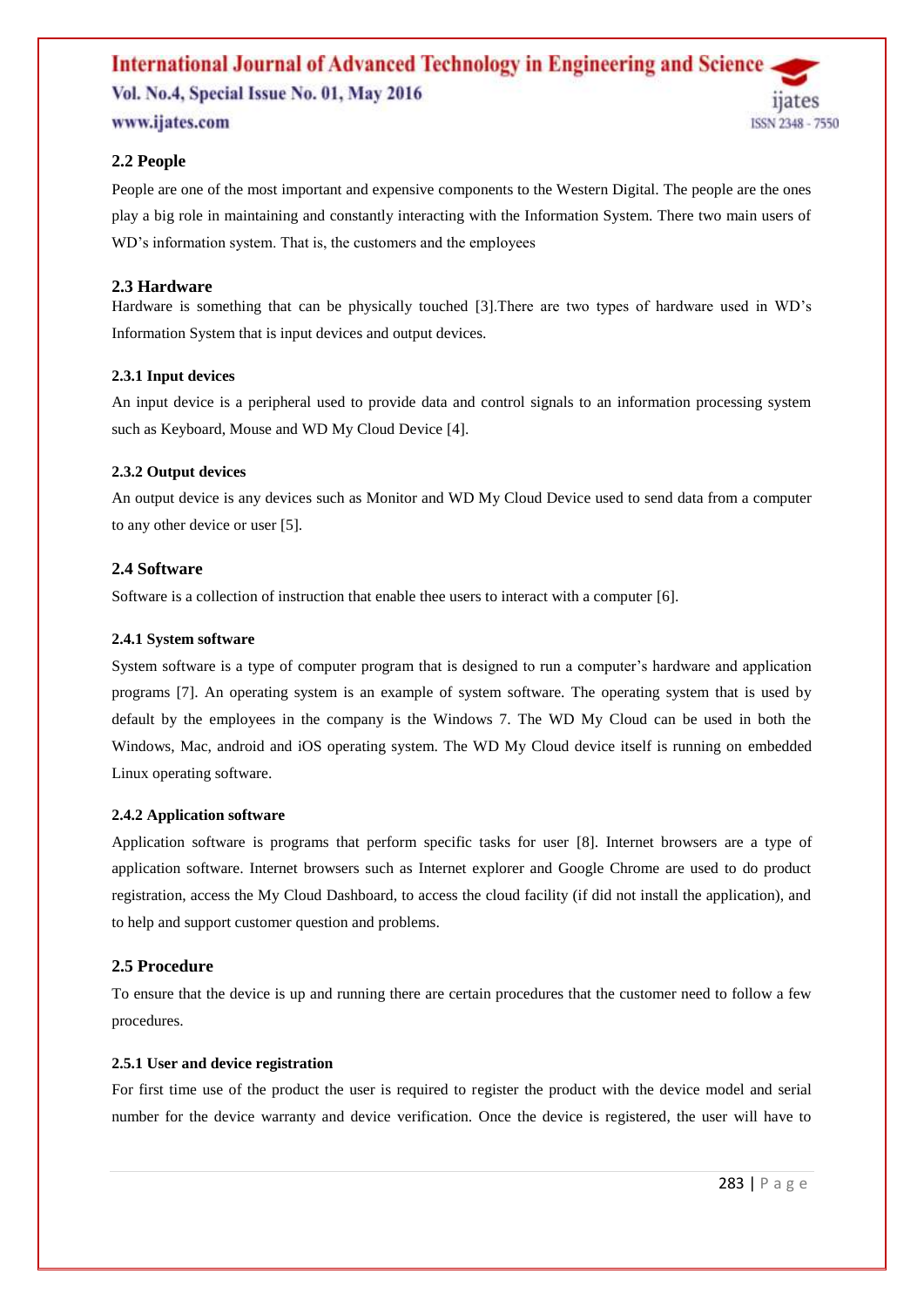register themselves by providing some of their personal details such as name, e-mail address and date of birth.(Western Digital Corparations, 2015)

## **2.5.2 Device set up**



**Figure 2.7 Shows the Physical Setup of the Product** 

Firstly, connect the Ethernet cable to the internet modem or router then connect the other end of the Ethernet cable to the device. Then, connect power cable to the device and plug the power adapter the power source [9].

## **III MULTIMEDIA**

## **3.1 Text**

Text is the basic element of the multimedia. Text is the most flexible means of presenting information on screen and conveying ideas. It involves the use of text types, sizes, colours, and background colour [10].

#### **3.1.1 Text in the selected IS**



#### **Figure 3.1.1**

Western Digital's logo was made using the AR DESTINE font for WD. Underneath the logo is the phrase which says 'A Western Digital Company.' The logo is hyperlinked to the home page. It has no special animation. The letters WD is white in colour and put in a rounded rectangle shape which is blue in colour. The other text are using Calibri and Arial Black. The words 'My Cloud' is hyperlinked to the My Cloud sign in page. The My Cloud OS is hyperlinked to the My Cloud OS page which shows all the information for My Cloud OS. Under the word 'Products' which is hyperlinked to all the products being sold. The words 'Learning Centre' is hyperlinked to a page which has all the manuals on how to use each product. The word 'Developer' is hyper linked to a page where they talk about the developers.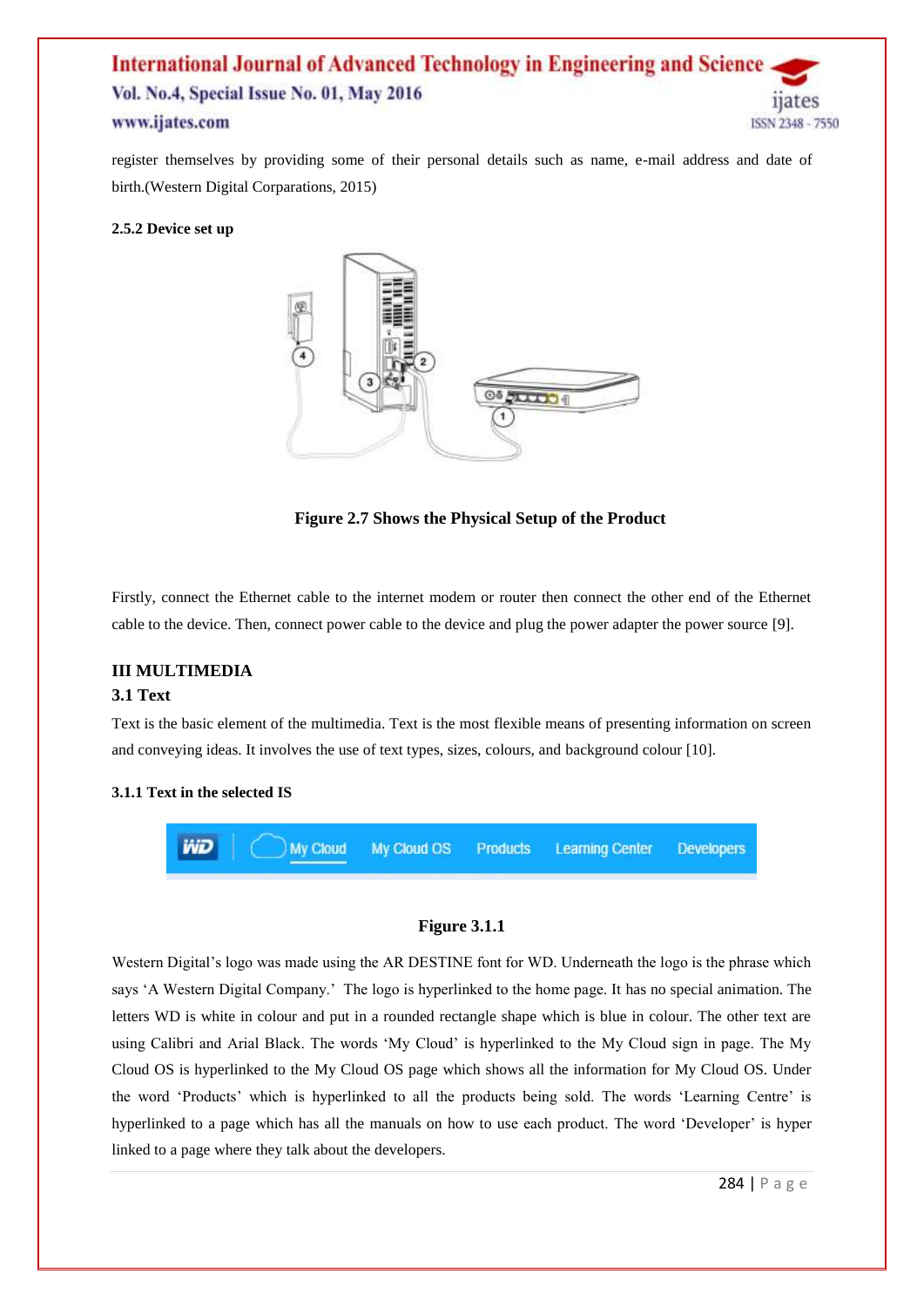# **3.2 Images**

An image is a visual representation of something. An image is a picture that has been created or copied and stored in electronic from [11].

# **3.2.1 Images from the Information System**



Figure 3.2.1 displays the image of scenery that gives a relaxed impression to the website. There is laptop in the image that shows the user interface of the WD My cloud.

# **3.3 Audio and Video**

Video is a recording, manipulating, and displaying moving images in a format that can be presented [12] while audio is sound available within the acoustic range of humans. With these forms of multimedia, explanations and tutorials become easy to be used and accessed.

# **3.3.1 Videos from the IS**

There are video tutorials in the webpage to help, introduce and explain about the product and its functionality.



# **Figure 3.3.1**

In this video the WD My cloud users are shown how to upgrade their device to the latest firmware that is *OS 3*. The user is able to update their WD My cloud device via mobile devices. The device can be updated by using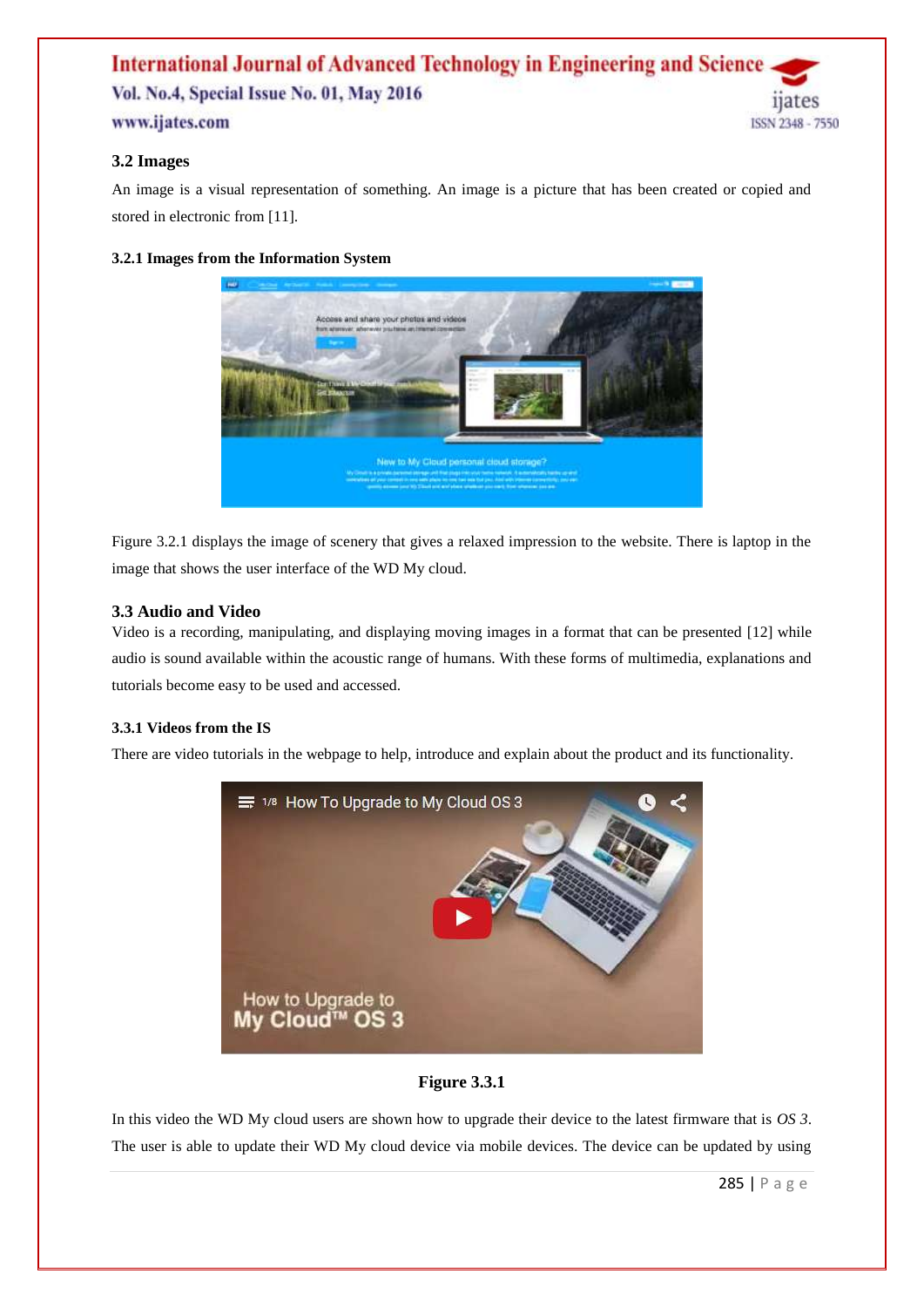the WD My cloud app available for the mobile devices. The WD My cloud device can also be update by using a computer by accessing the WD My cloud dashboard. The new operating system installation for the device may take a while. There are other videos in the website that teaches users step-by-step on how to setup the WD My cloud device and briefing on the My Cloud operating system the *"My Cloud OS 3"*. There are also video tutorials on how to use the WD Sync to backup files and also how to upload files to the My Cloud. Video tutorials in the website include on how to use the mobile application to operate the WD My Cloud device and also using the WD My Cloud's user interface to add and monitor users of the device.

## **3.3.2 Interactive**

Interactive multimedia is a special multimedia that accepts inputs from users by means of input devices and perform actions as per user input.



# **Figure 3.3.2**

In this navigation panel, when you're in the*"My Cloud"* page, an underline will appear under the *My cloud* marking that you are in that page. When you want to click to move to another page, than underline will appear under the wordings that you have selected that particular page to be directed to.

# **IV PROBLEMS, SOLUTIONS AND RECOMMENDATIONS**

# **4.1 Problems found in current IS**

# **4.1.1 Very slow or blank Dashboard**

The dashboard is the main frame of the WD My cloud device where the users can make changes to their account and device configurations. According to *WD Communityforum*, many users have compliant that this particular page does not appear once they have set-up and login to their device. The page appears to be blank and user sometimes receive messages that the connection has timed out.

# **4.1.2 The Blinking White Light**

On the WD My cloud device there is a light that indicates the system status. Several users have claimed to see the white light keeps blinking and the drive does not appear on their computers or mobile devices. (Western Digital, 2015)

## **4.1.3Time Machine backup with Mac**

Time Machine is a backup software application distributed with the Apple OS X computer operating system. The software is designed to work with Apple's Time Capsule as well as other internal and external hard disk drives (HDD's). Users complain that the WD My cloud does not backup any data from the time machine backup protocol.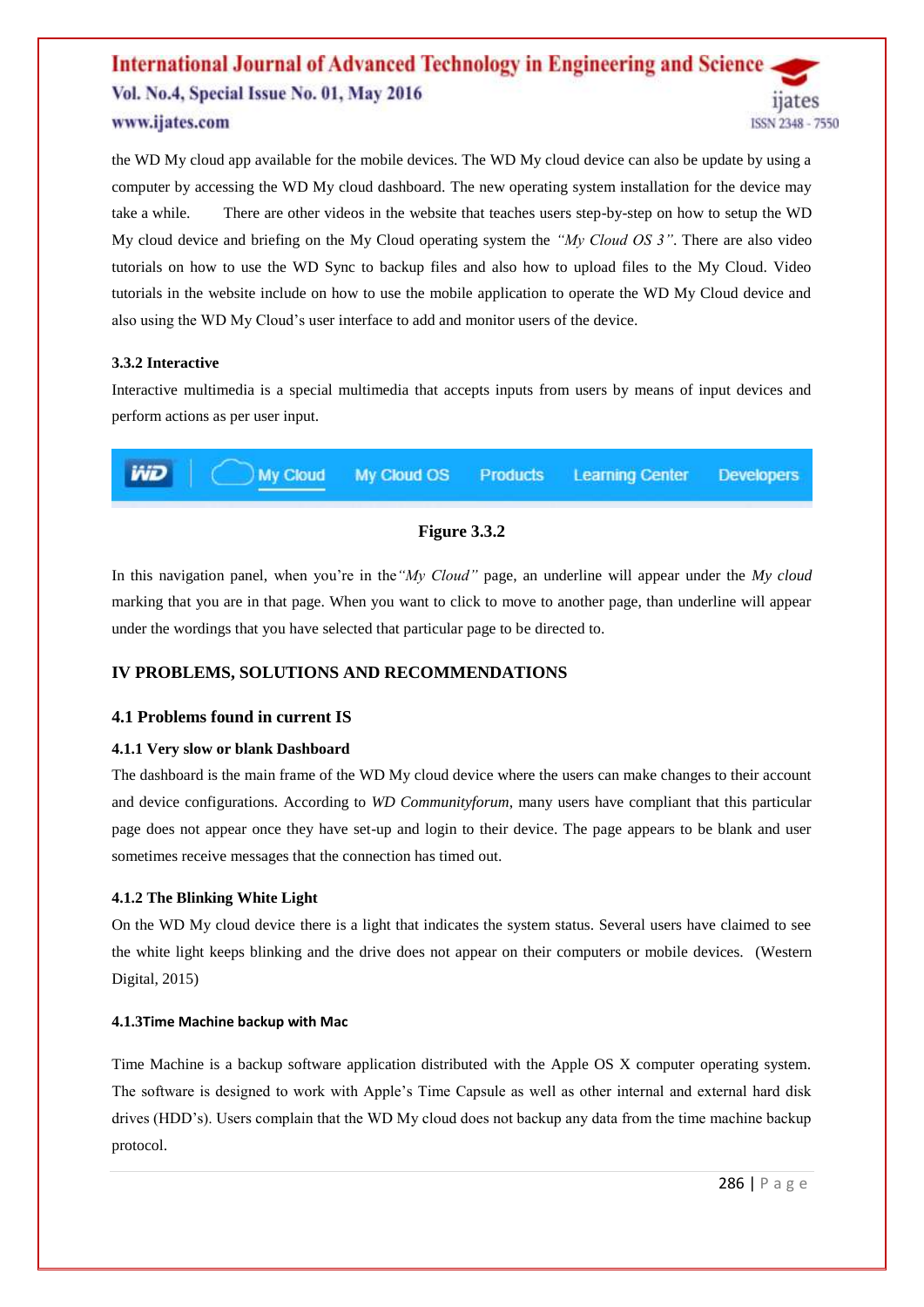## **4.2 Solutions to the problems faced by the IS users**

#### **4.2.1 Solution to the very slow or blank dashboard**

The cause of this problem is because the WD My cloud devices begins its media scan every time you access the device, turn-on media serving or added a new connection the cloud device. This is common in the OS3 operating system as it is to ease the information flow from device to device. Thus, this result in slow dashboard or blank sometimes when the scans are not complete. Hence, it is recommended that the users to change the device setting so that the device scans are performed manually by the users.

#### **4.2.2 Solution for blinking white light**

The blinking white light indicates that the device is establishing the connection with the network. When the light stops blinking and turn blue, it indicates that the device has is ready to be used. This could take time but it also depends the internet connection. If the My Cloud white light keep blinking, the user have to press the reset button then wait. If the device still doesn't respond, then the user has to unplug the device for 10 seconds then plug it in back. The device should be up working. If it does not work, the device itself control board may have some issues. The user may return or exchange for a new product the retailer purchased.

#### **4.2.3 Solution for Time Machine Backup with the Mac**

Users must first make sure that their internet connection is steady. If not try troubleshooting the network. There is nothing to troubleshoot in the WD My cloud if the internet cannot be connected to the device. Secondly, turn on the Mac Backup settings in the WD My cloud by turning on the **Mac Backups/Time Machine ON**. This way the WD My cloud device will auto-run the setup with time machine backup app in the Mac.

## **4.3 Recommendation**

For the slow dashboard loading, the company should alter the new operating system to minimise the loading time by setting the device to allow user to access the dashboard first then begin the scanning. This will help the user to get real time information and also able access the dashboard and make changes during the scans.Second recommendation would be test run each hard disk drive before installed into the device. This will avoid the usage of failure drives installed in the WD My cloud and also reduce customer disappointment against the product.Lastly, its recommended and requested by some people on the community to ease the firmware and software upgrading procedure. This can be done by the allowing the WD My cloud to instantly download and save the upgrades received first than ask the users permission for the installation.

## **V CONCLUSION**

Through this research, uses and capabilities of the device were able to learn. The WD My cloud device is a very innovative and useful product manufactured by WD. The developer software that is available on the WD Support website allows users to integrate functions that is preferred by them. The product is suitable for all users. It is also able keep all your precious data and memories safely without fear. There might be few bumps in the system but with future upgrades and updates, WD has promised to keep make the device a better product too use.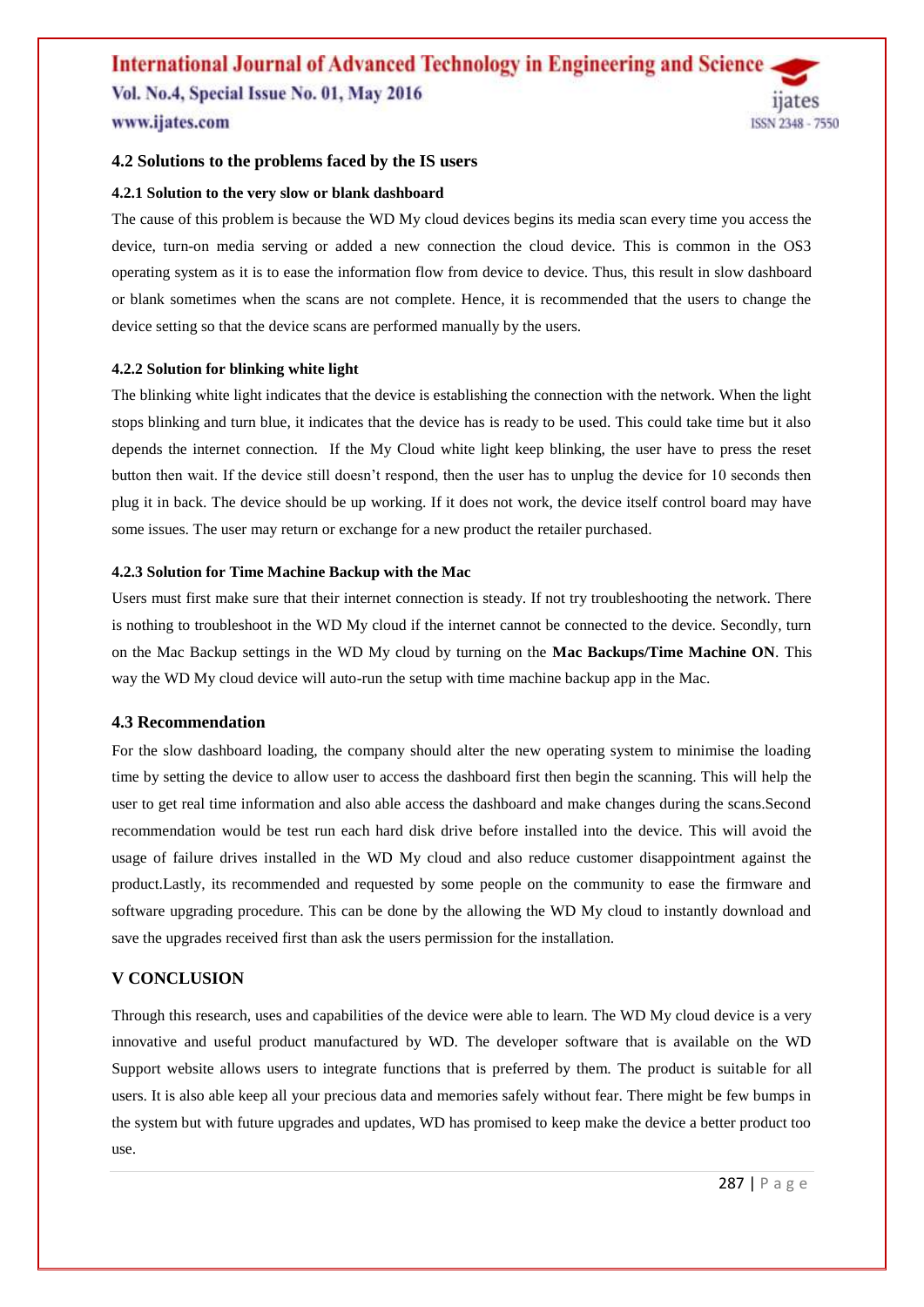

The authors acknowledge Dr Jothi Sophia, Principal, CSI JACON, Madurai, India for their constant encouragement and motivation to contribute this paper in International Conference, India.

# **REFERENCES**

[1]About Tech, 2015. *About Tech.* [Online] Available at: http://components.about.com/od/Companies/p/The-History-Of-Western-Digital.htm [Accessed 24 November 2015]. [2] Western Digital, 2015. *Western Digital Store.* [Online] Available at: http://store.westerndigital.com/store/wdus/en\_US/pd/ThemeID.21986300/productID.292209200 [Accessed 2 January 2016]. [3] Study.com, 2015. *Study.com.* [Online] Available at: http://study.com/academy/lesson/what-is-computer-hardware-components-definitionexamples.html [Accessed 12 December 2015]. [4] Bussiness Dictionary, 2015. *Businessdictionary.com.* [Online] Available at: http://www.businessdictionary.com/definition/input-device.html [Accessed 15 December 2015]. [5] Technopedia, 2015. *Technopedia.* [Online] Available at: https://www.techopedia.com/definition/3538/output-device [Accessed 31 December 2015]. [6] Computerhoope, 2015. *Computer Hope.* [Online] Available at: http://www.computerhope.com/jargon/s/software.htm [Accessed 11 January 2016]. [7] WhatIS.com, 2016. *WhatIs.com.* [Online] Available at: http://whatis.techtarget.com/definition/audio [Accessed 13 January 2016]. [8] Shelly Cashman Series, 2003. [Online] Available at: https://www.d.umn.edu/~rmaclin/cs1011/notes/L03\_C03\_App\_Software.pdf [Accessed 13 January 2016]. [9] Western Digital Corparations, 2015. *setup.wd2go.* [Online] Available at: http://www.wdc.com/wdproducts/library/UM/ENG/4779-705103.pdf [Accessed 13 November 2015]. [10] EMMUS, 1999. *Text in multimedia.* [Online] Available at: http://www.ucc.ie/hfrg/emmus/guidelines/d41text.html [Accessed 24 December 2015].